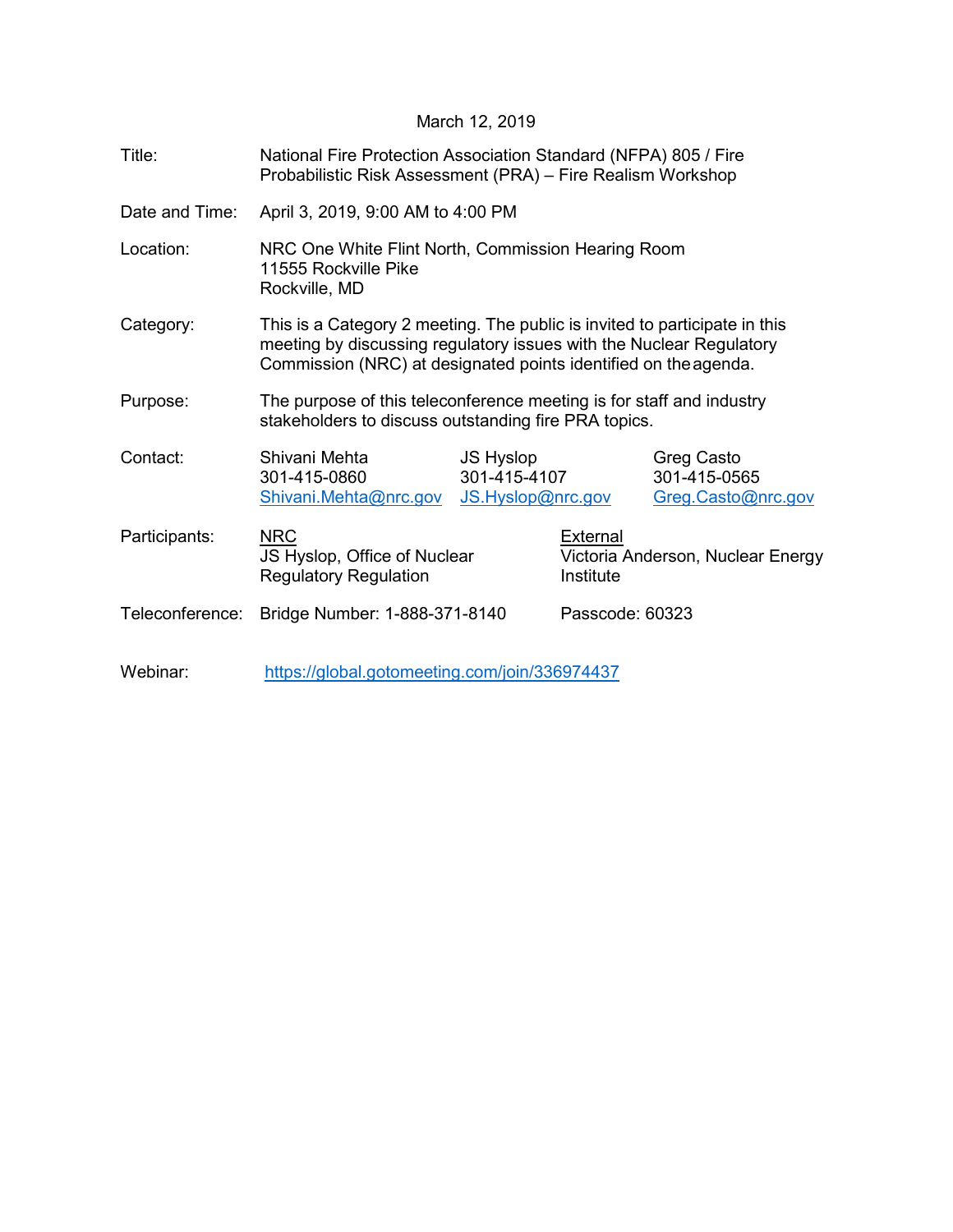## **PUBLIC MEETING AGENDA**

National Fire Protection Association Standard (NFPA) 805 / Fire Probabilistic Risk Assessment (PRA) – Fire Realism Workshop April 3, 2019, 9:00 AM to 4:00 PM

## NRC One White Flint North, Commission Hearing Room 11555 Rockville Pike Rockville, MD

| Time            | <b>Topic</b>                                                                                                                   | Lead           |
|-----------------|--------------------------------------------------------------------------------------------------------------------------------|----------------|
| $9:00 - 9:15$   | Welcome & Introductions                                                                                                        | <b>NRC</b>     |
| $9:15 - 10:30$  | Assessment of Unresolved FAQs and Path Forward:<br>FAQ 18-0014<br>FAQ 18-0017<br>FAQ 18-0018<br>FAQ 18-0019 (replaces 18-0015) | NRC/NEI        |
| $10:30 - 10:45$ | <b>BREAK</b>                                                                                                                   |                |
| $10:45 - 12:00$ | <b>Continued Assessment of Unresolved FAQs</b>                                                                                 | <b>NRC/NEI</b> |
| $12:00 - 13:00$ | <b>LUNCH</b>                                                                                                                   |                |
| $13:00 - 15:00$ | Assessment Conclusions and Discussion of Plans<br>Forward/Schedules                                                            | <b>NRC/NEI</b> |
| $14:30 - 15:30$ | Other business                                                                                                                 | NRC/NEI        |
| $15:30 - 15:45$ | <b>Public Comments</b>                                                                                                         | Public         |
| $15:45 - 16:00$ | Closing                                                                                                                        | <b>NRC</b>     |